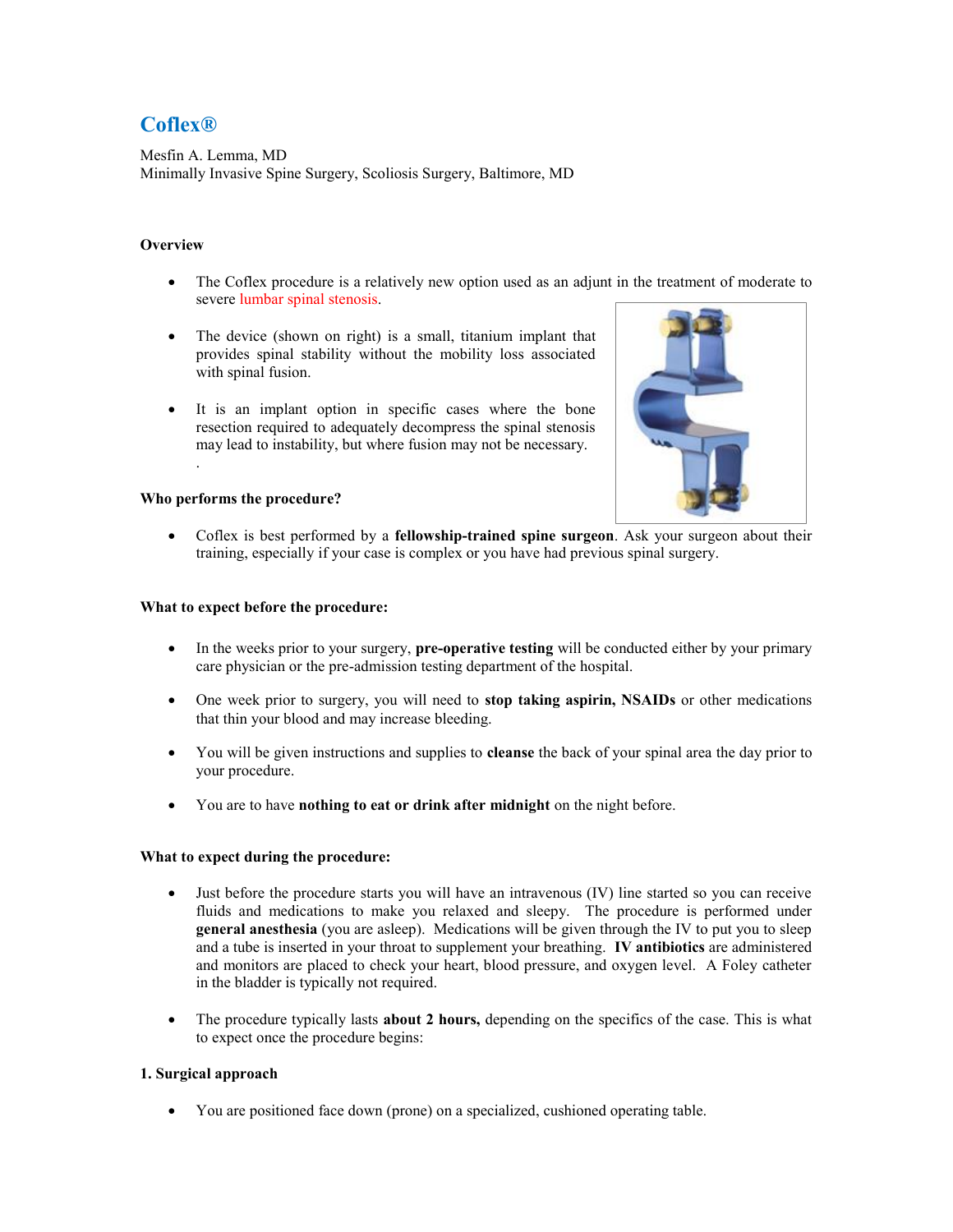- The area of your back where the incision will be made is cleansed with a special solution to the kill germs on the skin.
- A small skin incision is made in the midline directly area overlying the affected area of the lower back.
- The spinal muscles are gently separated to expose the affected area of the spine.

### **2. Decompression**

 Surgical decompression of the spinal nerves is performed, which includes the removal of overgrown bone and soft tissue as well as protruding or herniated disc material.

## **3. Stabilization**

• The Coflex® device is then inserted until it is secured to the bones spanning the treatment area (figure on right).

### **4. Closure**

- The skin is closed with absorbable sutures (stitches).
- A small dressing is applied over the incision and you are then taken to the recovery area.



#### **What to expect after the procedure:**

- Patients are typically in the hospital for **1 - 2 nights.**
- In the recovery area, you will be observed until you recover from the anesthesia, then transferred to the floor.
- You will be encouraged to get out of bed and move around as soon as you are able to. A back brace is typically not required.
- Pain pills on an empty stomach may result in nausea, so initially IV pain medications are selfadministered through a PCA, or **patient-controlled analgesia**.
- IV fluids will be continued until you can drink fluids well by mouth.
- Once you are able to drink normally, your diet will be advanced to your **normal diet** and you will be switched to pain pills.
- **Physical therapy and occupational therapy** will see you prior to your discharge from the hospital to make sure you are comfortable walking, escalating stairs and performing other activities of daily living.

### **Recovery and rehabilitation at home:**

 Keep in mind, everybody is different, and therefore the amount of time it takes to return to normal activities is different for each individual.